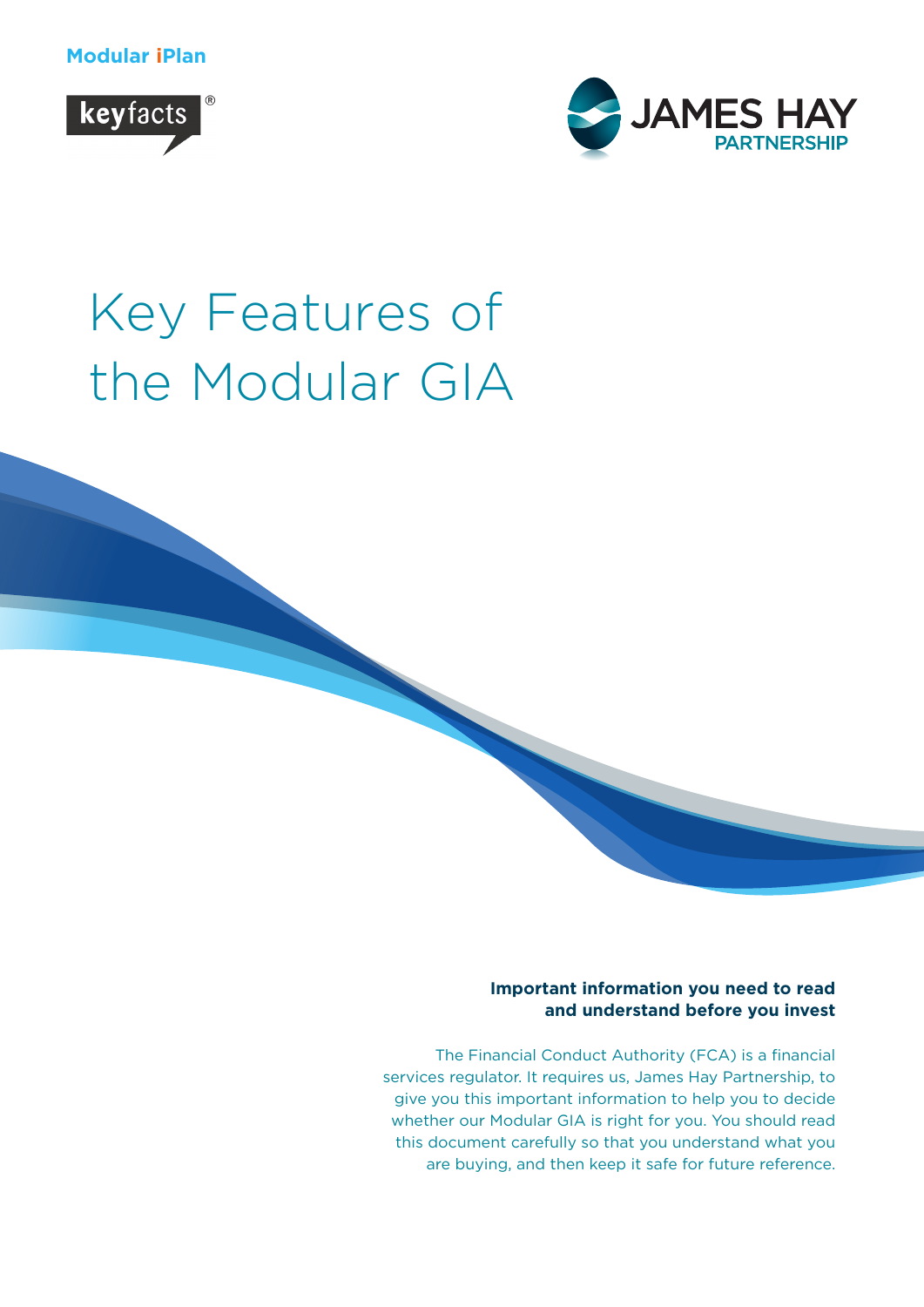# What you should know before you invest

#### **What is the purpose of this Key Features Document?**

This Key Features Document, along with your Key Features Illustration, gives you a summary of information to help you decide:

- if you want to invest in the Modular GIA
- whether the Modular GIA is right for you.

#### **What is the Modular GIA?**

The Modular GIA is an investment account which allows you to invest in a wide choice of investments and, if you choose to, take regular withdrawals.

The core investment options give you access to a stockbroker panel, and a range of funds via the James Hay Investment Centre. The Investment Centre is our in-house fund platform that allows you to invest in a variety of collective investment schemes.

However, if your investment needs are more sophisticated and you wish to have a wider choice of investments to select from, for example funds not available via the Investment Centre, these options can be added to your Modular GIA at an extra cost. This means that you only pay for the investment options that you intend to use.

# Key features of the Modular GIA

## Its aims

The aim of your Modular GIA is to allow you to manage your investments according to your own investment objectives, whether they are for capital growth or income, or a combination of both.

The Modular GIA offers you complete control over where and when you invest.

It provides you with the facility to make regular withdrawals, if required, as you continue to invest.

# Your commitment

Before opening a Modular GIA, you should consider whether you have sufficient investment experience and are prepared to be responsible for making decisions about how your money is invested during the time that your Modular GIA is open.

You will need to:

- make at least one payment into your Modular GIA
- pay the charges set out in the Modular GIA Charges Schedule.

To open a Modular GIA you must already hold a Modular iSIPP. If you later close your Modular iSIPP, the Modular GIA will also have to be closed. For further information, please refer to the Modular GIA Terms and Conditions, a copy of which is available on our website at www.jameshay.co.uk.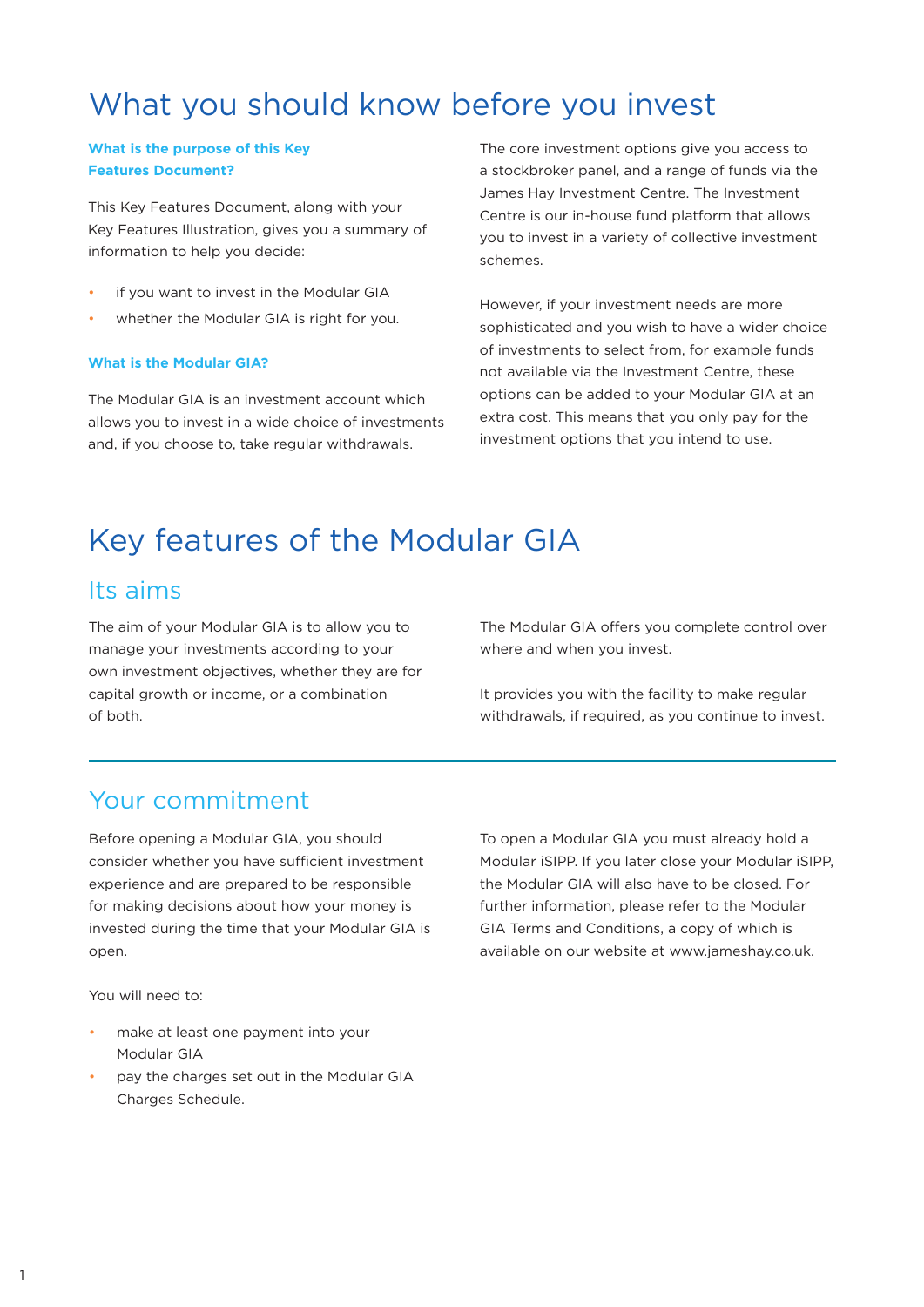# Understanding the risks

There are risks associated with investing your money via a Modular GIA which, depending on how they are managed, could affect the value of your Modular GIA in the future. These are detailed below. You may be able to reduce the impact of some of the risks, as you are able to control:

- the amount you put in
- the investments you select
- when you take money out.

However, other factors that contribute to the different risks involved in having a Modular GIA may be outside of your control. For example, the Government may change the tax rules applicable to GIAs and this could affect:

- the amount of tax you pay on your fund growth
- the taxation on your income.

**To understand the risks associated with investing via a Modular GIA and how the amount of money you get back out may be affected, we strongly suggest you read on.**

#### **Applying for the Modular GIA**

If you open a Modular GIA and later choose to cancel it, you may get back less than you paid in. Please refer to the Modular GIA Terms and Conditions for further information.

#### **Transferring investments in**

If you transfer existing investments into your Modular GIA, they may need to be transferred as cash and you may not get the benefit of any investment increases whilst the transfer is being processed.

#### **Investing your money in your Modular GIA**

The value of your investment can fluctuate up and down and it's possible that you may get back less than the amount you originally invested.

Depending on the type of investments you choose to invest in, there will be different risks that will affect the value of your investment. For example:

- foreign investments will be affected by changes in the rate of currency exchange
- investments in stocks and shares or funds that invest in stocks and shares, will be affected by fluctuations in the stock market.

**For further information on the risks that are specific to a particular investment, please read the Guide to Investment Risk available on our website at www.jameshay.co.uk or speak to your financial adviser.**

If the returns on your Modular GIA investments are poor, they may not cover the level of charges applied and the value of your Modular GIA could significantly reduce in value over time. You should regularly review the performance of your chosen investments to check that they remain suitable for providing you with the benefits you require in the future.

Not all your investments may be protected by the Financial Services Compensation Scheme (FSCS). The FSCS provides financial compensation to investors in the event of the failure of a financial institution. To understand how this may affect your Modular GIA, please see the 'Other Information' section on page 7 of this Key Features Document.

#### **Withdrawals from your Modular GIA**

The value of your Modular GIA is not guaranteed. Its value will depend on a number of factors including:

- what you have paid in
- how your investments have performed
- the charges that have been deducted.

The level of the withdrawals you can make will depend on:

- the value of your Modular GIA
- whether you are able to sell your investments.

High levels of inflation could reduce the value of your GIA in real terms.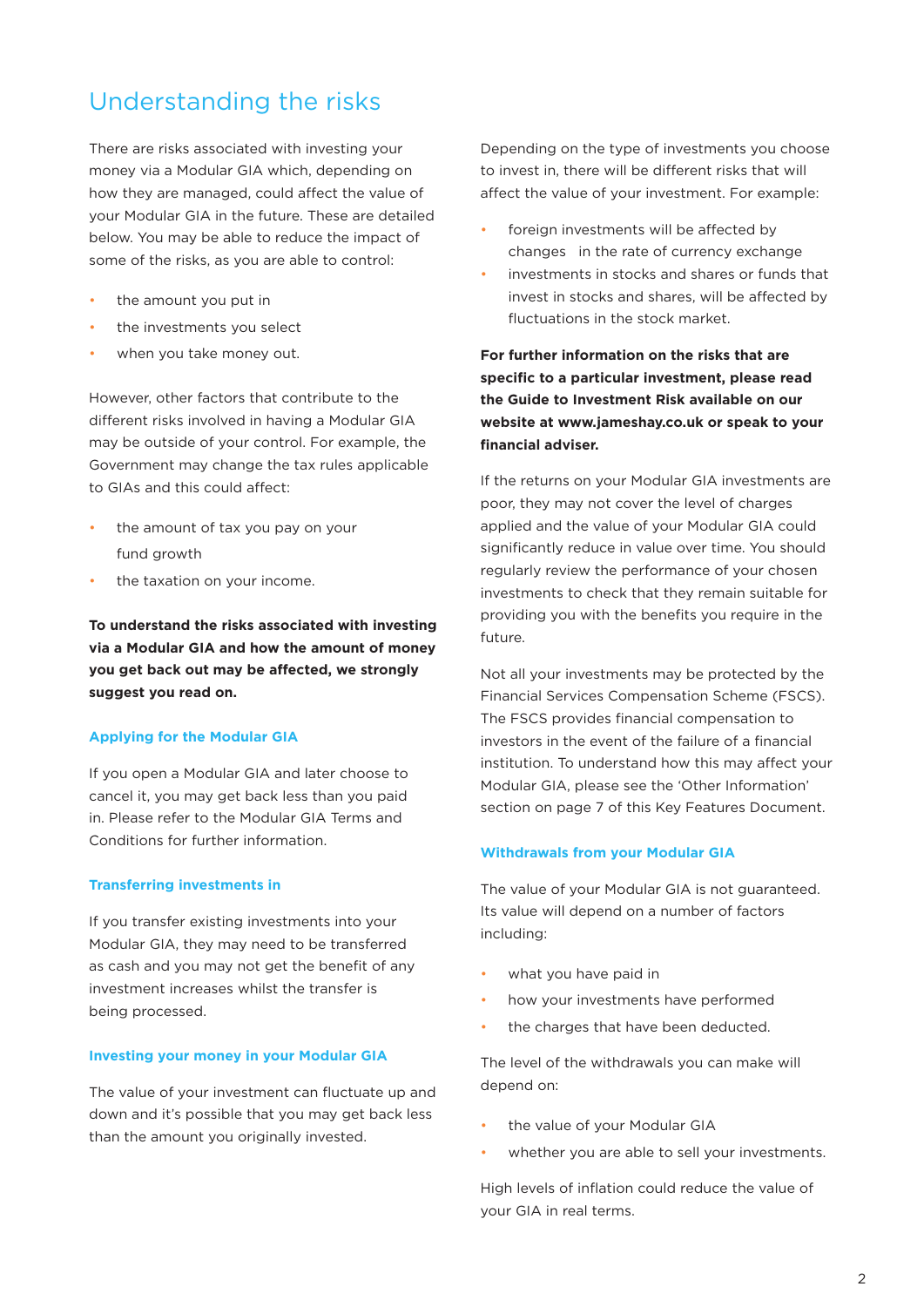#### **Your Modular GIA on death**

In the event of your death, your Modular GIA will form part of your estate and may be subject to inheritance tax.

### Questions and answers

#### Is the Modular GIA the correct product for me?

The Modular GIA may be right for you if you are looking to:

- build capital growth
- take income from your existing investments
- access a wide variety of investment options that can be varied to suit your changing needs.

#### Who can take out the Modular GIA?

You can take out a Modular GIA if you are:

- over 18
- not a US citizen or other US Person, or resident in the US for tax purposes
- not an undischarged bankrupt.

#### Who can make payments into the Modular GIA?

We will normally only accept payments into your Modular GIA from you.

#### How much can I pay in?

There is no minimum or maximum amount you must pay into your Modular GIA.

You can make regular or occasional payments at any time and you can vary the amount and frequency of your payments in. Payments can be made by bank transfer or Direct Debit. Your product bank account details, including the required payment reference, can be found within your James Hay Online account.

If you do not have an FCA authorised financial adviser who is advising you on your Modular iPlan products, you must have a minimum of £100,000 already invested in the Core Modular iPlan investments (Investment Centre, Managed Portfolio Panel, Cash Panel and panel stockbroker) before we will consider allowing you to invest outside of the Core Modular iPlan investment options.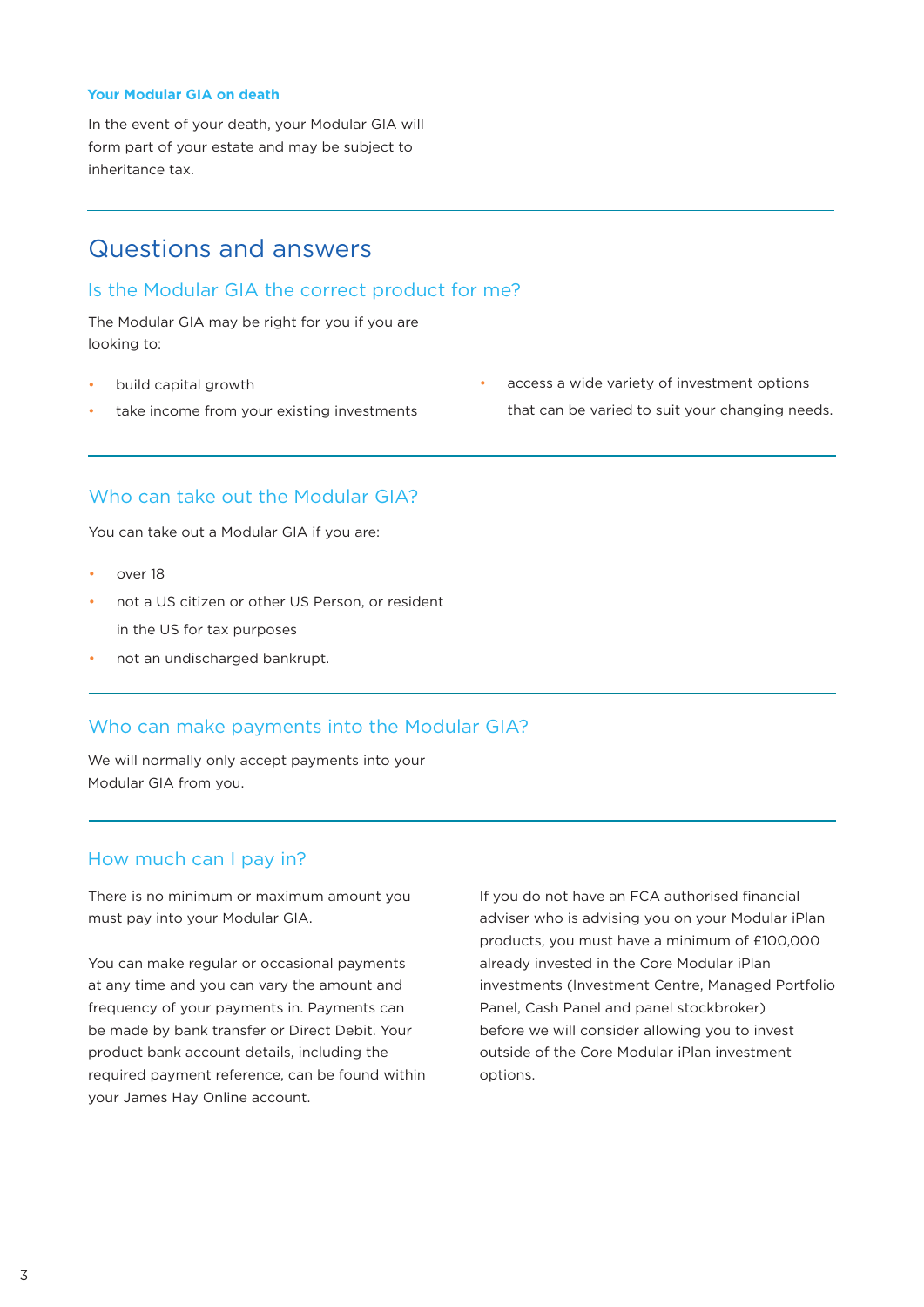#### What tax will I pay?

The Modular GIA is not a tax exempt product. The tax you pay will depend on the type of investments that you hold and your personal circumstances.

At the end of each tax year, we will provide you with a consolidated tax certificate that you will

need to refer to when doing your self-assessment tax return.

For further information, please speak to your financial adviser or tax adviser.

#### Can I transfer existing investments into the Modular GIA?

You can transfer existing investments that you own into your Modular GIA.

Transfer payments in the form of cash or assets other than cash (known as in-specie transfers) may be accepted.

#### What is the product bank account?

Any money you pay into your Modular GIA is held in a pooled bank account in the name of James Hay Wrap Managers Limited until we receive instructions to invest. This pooled bank account also holds money for other clients and is operated by us in accordance with the FCA's Client Money Rules. Your Modular GIA's individual holding is

#### What can I invest in?

Through the Modular GIA you can invest in a wide range of investments, including collective investment funds (such as unit trusts and OEICs) and investment trusts.

You can appoint third party investment managers to make investment decisions on your behalf and you can open an account with a stockbroker on our panel to buy and sell stocks and shares.

recorded in our internal records and referred to as your product bank account.

For further information on our product bank accounts, please visit our website at www.jameshay.co.uk.

You can change investments at any time, unless an investment has restrictions. These will be covered in the literature or terms and conditions for the relevant investment you or your financial adviser has chosen.

#### What are the modules within the Modular GIA?

#### **Modular GIA Core Investments**

The Core Modular GIA gives you access to:

- the James Hay Investment Centre which provides the facility for you to choose individual collective investment funds from a wide range of leading fund managers at discounted charges
- a range of model portfolios via the Managed Portfolio Panel.

**Please note: If you invest in a model portfolio on the Managed Portfolio Panel, you will be unable to hold Investment Centre funds outside of the portfolio in the Modular GIA.**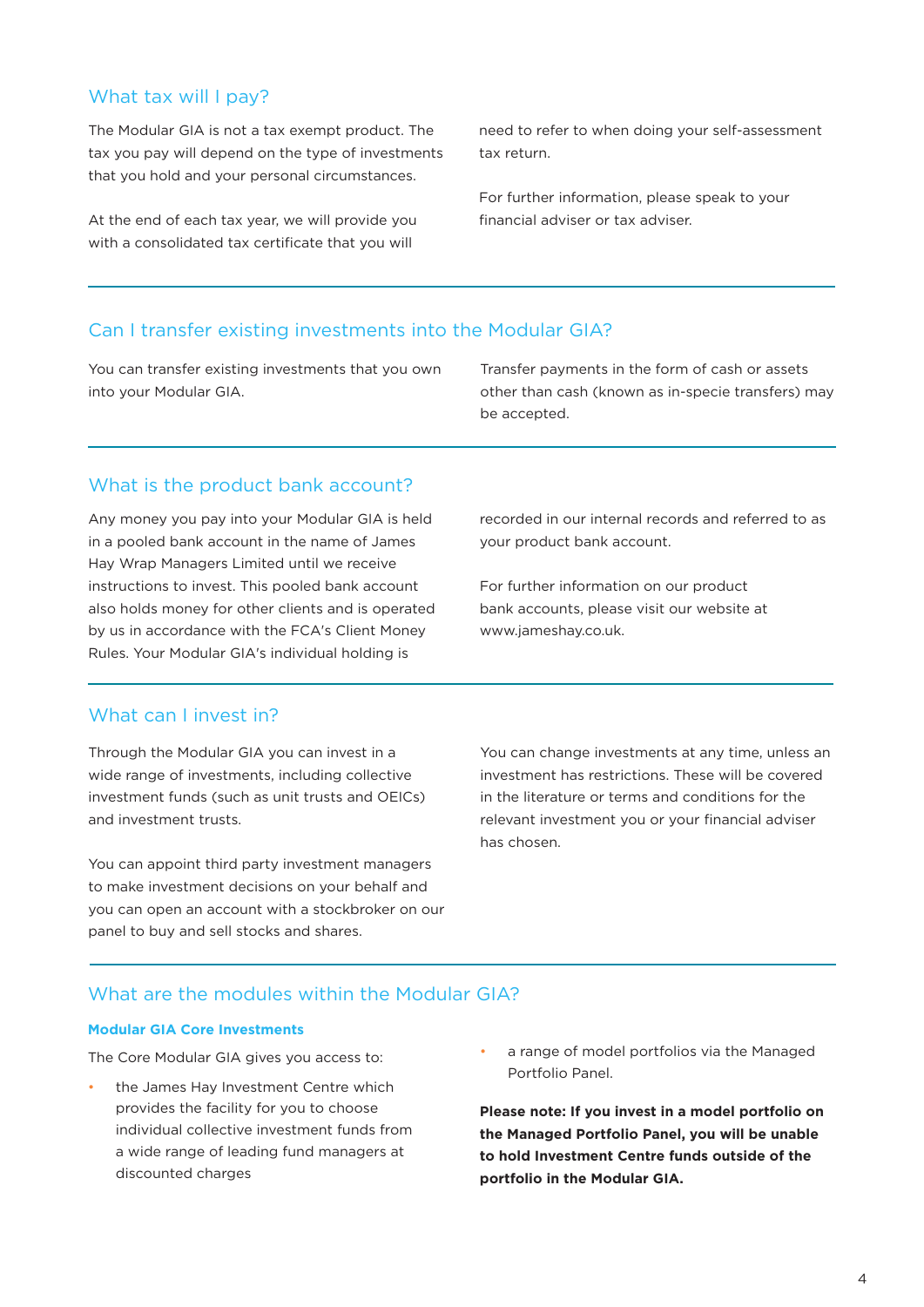the services of a stockbroker on our panel.

Full details of our stockbroker panel and Managed Portfolio Panel are available on our website at www.jameshay.co.uk.

#### **Whole of Market Module**

You can invest in most other types of investments which do not fit within the Core GIA, including the appointment of investment managers and stockbrokers not on our panel and investment grade gold bullion.

**Please note: If an investment fund is available under our Investment Centre, you must buy it through our Investment Centre and you will not be permitted to purchase it via the Whole of Market Module.**

For further information on the investments available to you under the Modular GIA, please see the Modular GIA Permitted Investments List which is available on our website at www.jameshay.co.uk.

#### What are the charges?

Full details of our charges are given in the Modular GIA Charges Schedule which is available on our website at www.jameshay.co.uk. You may pay charges to other parties depending on the investments you select. You may also pay charges to your financial adviser. These charges can be paid out of your Modular GIA.

Our charges are normally deducted from your product bank account. If there is insufficient money available in your product bank account we will ask you to either sell some investments within your Modular GIA or you can pay us directly.

#### Can I have an illustration?

If you have a financial adviser they will provide you with an illustration. If you do not have a financial adviser, we will send you an illustration when we receive your application form.

Alternatively, you can request an illustration before you make an application by contacting us. Our contact details are in the 'How to contact us' section on page 7 of this Key Features Document.

#### When can I make withdrawals?

You can make withdrawals from your Modular GIA at any time. These can be ad-hoc or on a regular basis.

Withdrawals generally take 14 to 30 days to complete and are made by CHAPS or Faster Payments to an account in your name that you nominate. Ad-hoc withdrawals may alternatively be paid by cheque payable to you.

#### What happens to my Modular GIA when I die?

We will act on the instructions of your personal representatives once they have provided us with proof of title, such as a grant of probate or letters of administration.

They may instruct us to either sell any remaining investments and pay the cash balance on their

instructions, or transfer any investments held in your Modular GIA on their instructions. Your Modular GIA will then be closed.

Your Modular GIA forms part of your estate for inheritance tax purposes.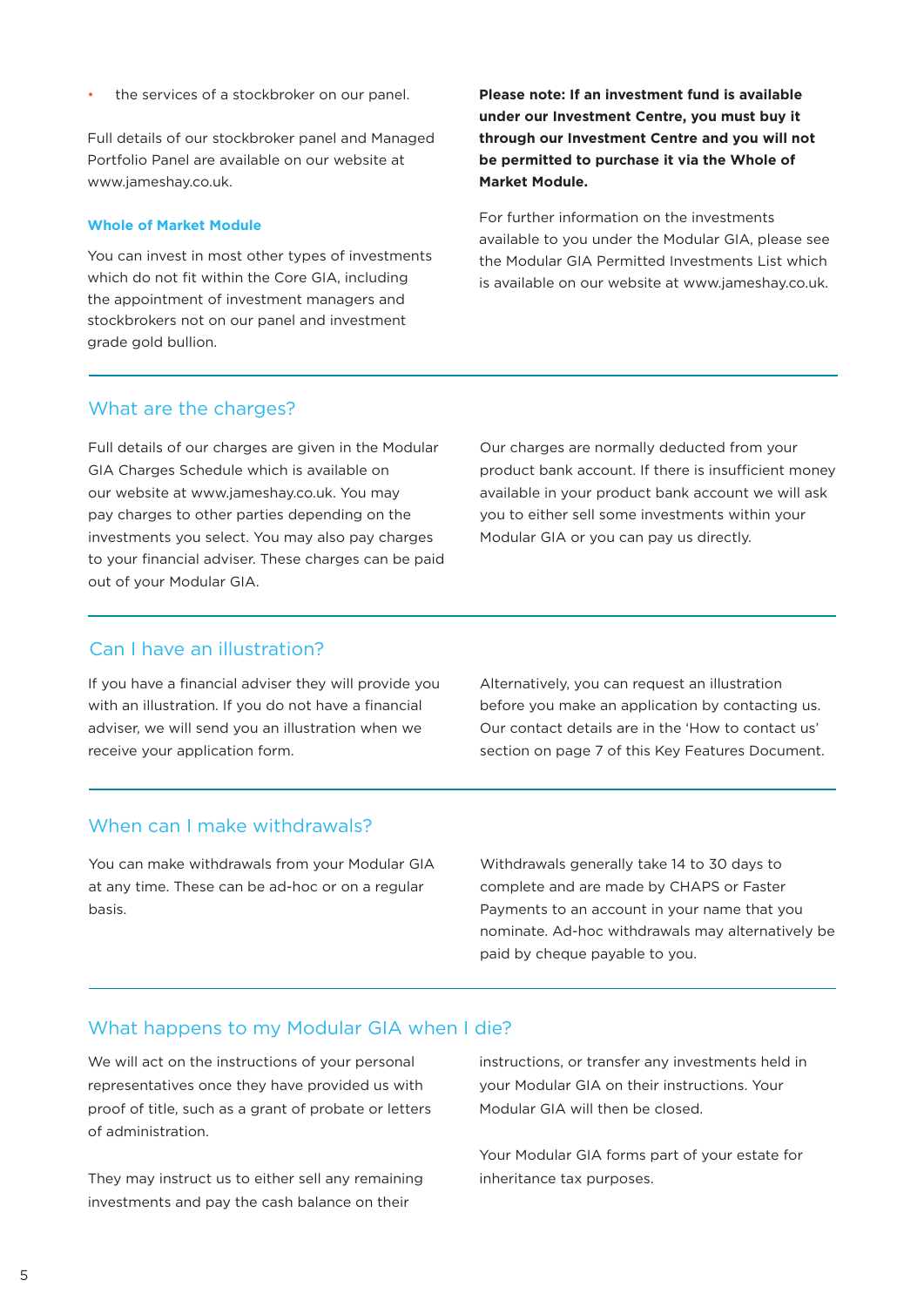#### Can I change my mind?

You have the right to cancel your Modular GIA. On receipt of your Modular GIA application form, we will send you a cancellation notice. You will have 30 days from receipt of this notice to tell us that you have changed your mind and wish to cancel your application.

For further details, please see the Modular GIA Terms and Conditions.

#### What other documents should I read?

We ask that you also read the Modular GIA Key Features Illustration provided by your financial adviser, or by us if you do not have a financial adviser. In addition, you should read the:

- Modular GIA Charges Schedule
- Modular GIA Permitted Investments List
- Modular GIA Terms and Conditions
- Modular iPlan Technical Guide.

These documents provide you with more detailed information on the Modular GIA.

If after reading the documentation you are unclear about any aspect of the Modular GIA, or you are unsure whether the Modular GIA is right for you, we strongly suggest you take advice from a financial adviser.

#### What correspondence and communications will I receive?

We will issue:

- a cancellation notice that gives you the right to cancel your Modular GIA (unless you have waived these rights in your application form)
- information to allow you to access the secure area of our website for you to view details of your Modular GIA
- a quarterly valuation statement for your Modular GIA
- other necessary correspondence depending on the day-to-day operation of your Modular GIA.

Where you have a financial adviser we will send correspondence to them, apart from cancellation notices which we will send to you. The only correspondence we will send to both you and your financial adviser is your quarterly valuation statement.

Our standard methods of communication are letter, secure electronic messaging (through James Hay Online) and by telephone. We do not consider standard email to be secure and so we will not normally communicate in this way if the communication includes personal information or instructions relating to your Modular GIA or investments.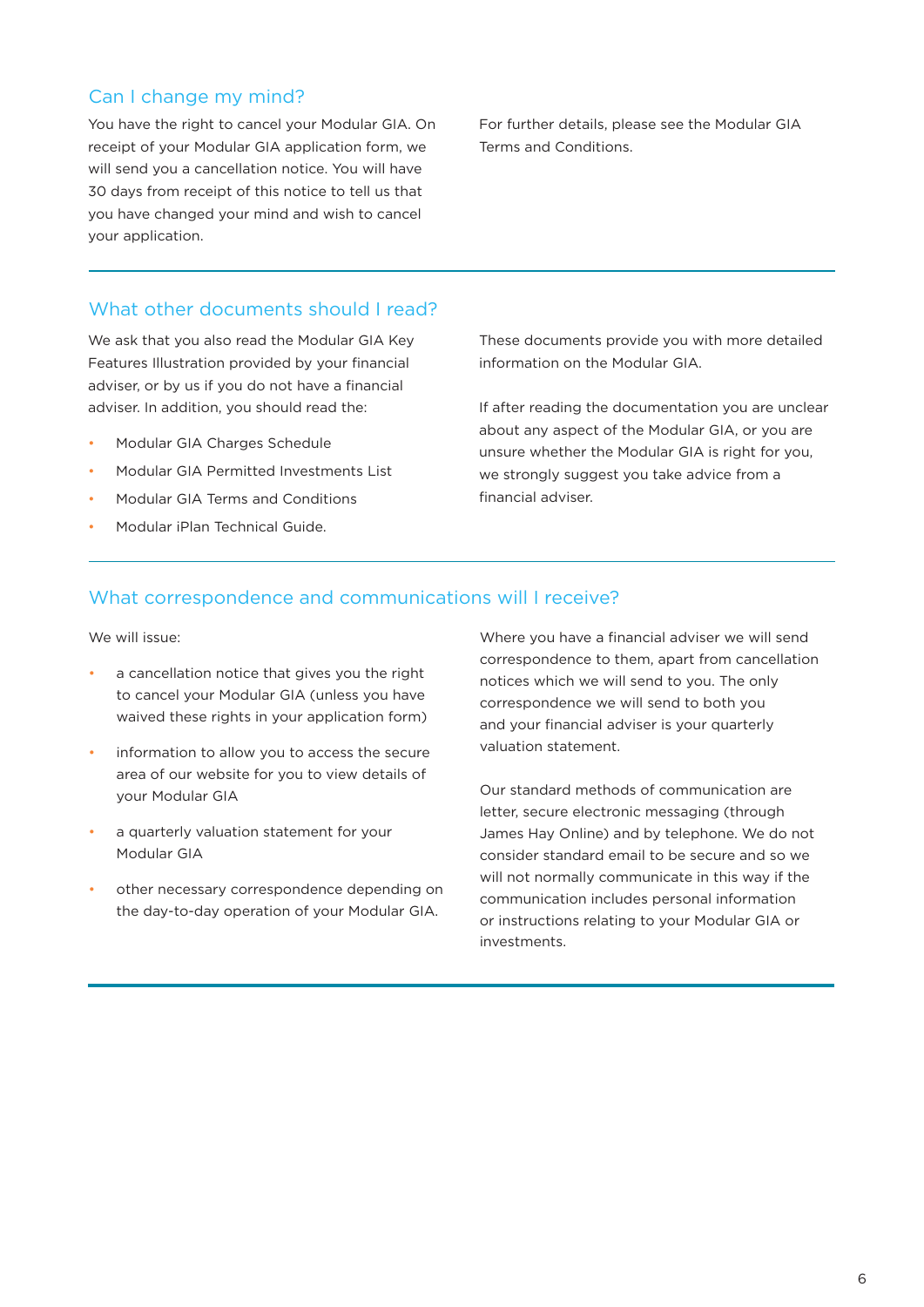# Other information

#### **How to complain**

If you wish to complain about any aspect of the service you have received, please contact the Complaints Manager using any of the methods detailed in the 'How to contact us' section below.

Complaints about this product that we cannot address, may be referred to the Financial Ombudsman Service.

For details of our formal complaints procedure or contact information for the Financial Ombudsman Service, please see the Guide to our Complaint Procedure leaflet, a copy of which can be obtained from our website at www.jameshay.co.uk.

Making a complaint will not affect your right to take legal proceedings.

#### **Law**

The information given in this document is based on our current understanding of financial services regulations and can be subject to change as tax laws and legislation may change over time.

In the event of a dispute, the law of England and Wales will apply, and by completing a Modular GIA application you will be agreeing to this.

#### **Financial Services Compensation Scheme (FSCS)**

The FSCS provides protection for consumers when financial services firms fail (or go bust).

It is the compensation scheme for customers of UK authorised financial services firms. FSCS can compensate customers if a firm has stopped trading or does not have enough assets to pay claims made against it.

The Modular GIA is covered by the FSCS in the event that we are unable to meet our obligations to you regarding administration of the Modular GIA.

The product bank account is also separately covered by the FSCS in the event of the failure of the relevant bank itself.

Similarly, the underlying investments within your Modular GIA may be subject to their own protection from the FSCS in the event of the failure of the relevant investment provider. However, this will depend on the investments you select and you should seek further clarification from the investment provider or your financial adviser of the cover applicable to your chosen investments before investing.

For details on how we will hold any money and/or investments, and the level of protection available, please read the document available on our website at www.jameshay.co.uk called How your Money and Investments are held within James Hay Partnership Products.

For further information, please visit the FSCS website at www.fscs.org.uk.

### How to contact us

We do not provide financial advice. Your financial adviser (if you have appointed one) will normally be your first point of contact. However, if you need more help or information regarding the administration or features of your Modular GIA or if you wish to exercise your right to cancel your Modular GIA, you can write to us at the following address:

**James Hay Partnership Dunn's House St Paul's Road Salisbury SP2 7BF**

**Website: www.jameshay.co.uk Telephone: 03455 212 414**

Lines are open from 9am to 5pm Monday to Friday. To help us improve our service we may record or monitor calls.